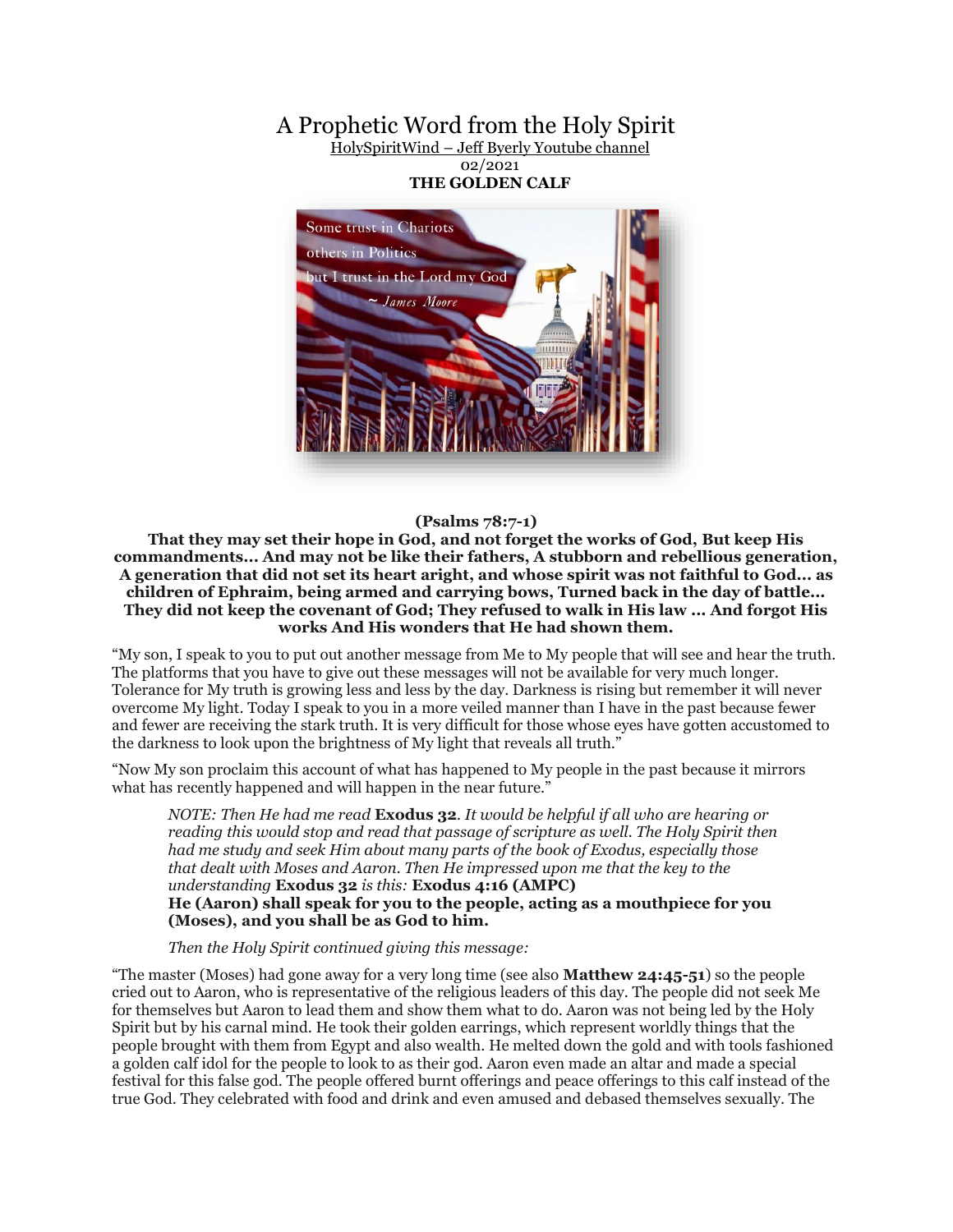Father told Moses what the people were doing and that He intended to destroy the people for what they had done, especially for giving worship to and giving credit for their deliverance from Egypt to the golden calf. Moses interceded on behalf of the people of Israel and the Father relented on the total destruction that He was going to bring upon but them judgment still came upon many. Moses came down from the mountain with 2 stone tablets with the commands of the Father on them. These were made by and written on by the Father Himself. But when Moses heard the people singing and saw the people dancing around the golden calf, he threw them to the ground breaking them, thus signifying the broken covenant between the Father and the people."

"This has also taken place all around the world but most notably in the land of America during the present day. America has sinned against Me more grievously than any other nation in all of history. So just as Moses melted the golden calf so will I burn and melt that which America holds high in worship before Me. Then I will grind the idol to powder and mix it in the cup of My wrath which America will drink down to the dregs. (see **Psalm 75:8**) As I have told you before, the only thing that will be great about America will be her destruction! You have exalted your fallen leader over Me even though he has lead you astray and has not lead you to repentance before Me. You have more hope in his return than in Mine! You trust him and his plan more than Mine! This golden calf, who is also a snake, is the one who implemented the speedy plan to warp the people of America with his bite. Now this plan continues with the illegitimate puppet king. The goal is the same, injecting their poisonous venom into all of you. Will you allow them or will you take a stand and reject it? Ask Me and I will strengthen you to do what you need to do. This goes for all My children across the entire earth not just America. I have tested the hearts of men throughout the earth but most have failed miserably. Most have allowed a thick veil of deception to cover them and now they can't see or hear."

"You all have the power in My name, Yeshua, to remove it but will you? Do you even want My truth? There is no political solution to a spiritual problem! Have you not yet learned? **"It is better to trust in the Lord than to put confidence in man. It is better to trust in the Lord than to put confidence in princes." (Psalm 118:8-9)** Have you not known these words? **"Vow and pay to the Lord your God; let all who are round about Him bring presents to Him Who ought to be [reverently] feared. He will cut off the spirit [of pride and fury] of princes; He is terrible to the [ungodly] kings of the earth." (Psalm 76:11-12)"**

"Just as the worshipping of the golden calf had consequences for those who did not repent and stand with Moses when he said **"Who is on the Lord's side? Let him come unto me." (Exodus 32:26)** Only a remnant, the sons of Levi, came and stood with Moses and I consecrated and set them apart to be My priests. They obeyed Me when I told them to take a sword and slay their friend and neighbor and brother as I directed them to. I guided them to each one that was to be killed as a punishment for their idol worship. I also sent a plague among those who worshipped the calf that were not killed. Although I will not call those of you who are the spiritual tribe of Levi to kill anyone who has fallen into idolatry, I do call you to take your sword, which is My word, and slay the demonic lies and deception of your leaders and expose their darkness with My light."

"Many that are My priests have become like Aaron. He lied and made excuses when confronted by My true leader Moses, who here represents Me. (Jesus, Yeshua) Aaron tried to shirk his blame saying, "**Don't be angry, master** [*lord*]**. You know that these people are always ready to do wrong. They said to me, 'This man Moses** (*representative of Jesus, Yeshua*) **led us out of Egypt,** (*salvation*)**but we don't know what has happened to him.** (*Those looking for the rapture and or the return of Jesus, Yeshua*) **Make us gods [or a god; or an image of God] who will lead [ go before] us.' So I told them. 'Take off your gold jewelry** .' **When they gave it to me, I threw it into the fire and out came [popped] this calf!"(Exodus 32:22-24)** Aaron claimed that this golden calf idol was a miracle when it was actually he who formed it with the tools by his own hands. Instead of standing for what he knew was right, **"You shall not make yourself any graven image [to worship it] or any likeness of anything that is in the heavens above, or that is in the earth beneath, or that is in the water under the earth; You shall not bow down yourself to them or serve them; for I the Lord your God am a jealous God" (Exodus 20:4-6 AMPC).** Aaron sinned by fearing the people and not using the authority that I gave him to rebuke, instruct and lead the people in the absence of Moses. Aaron also lied, ignored My commandments, causing things to happen by his fleshly actions and calling it a miracle. He lead the people to worship an idol and he also tried to place his blame on the